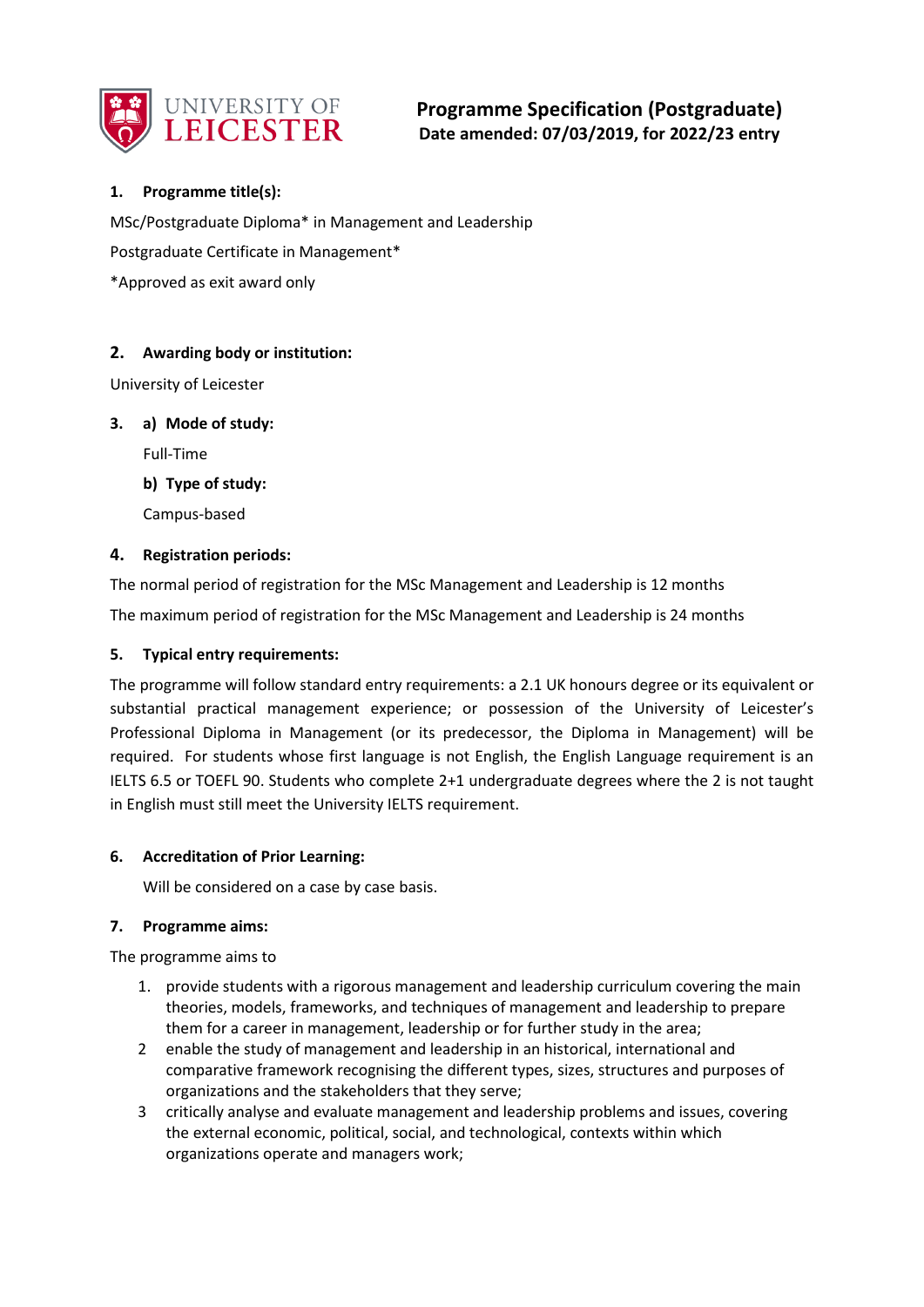- 4 enable students to critically evaluate the published literature on management and leadership and to synthesise the range of issues and perspectives which inform research and practice in the field;
- 5. provide students with an appreciation of the importance of information to managers and leaders within a knowledge-based economy. This will include an identification of appropriate methodologies for data acquisition, assessment, analysis and dissemination.
- 6 enable course members to integrate and apply systematically and creatively the knowledge, approaches, and methods that they have learnt to a variety of case studies and a dissertation.
- 7 enable course members to develop their interpersonal, communication, and problem-solving skills, and to use these in an imaginative and self-directed way that will allow them to identify problems, evaluate and analyse situations, consider alternative solutions, make choices, and implement solutions.

## **8. Reference points used to inform the programme specification:**

- University of Leicester Discovery-Led and Discovery-Enabling Learning Strategy 2016-2020
- University of Leicester Periodic Developmental Review Report
- QAA Benchmarking Statement for Business and Management

[http://www.qaa.ac.uk/Publications/InformationAndGuidance/Pages/Subject-benchmark](http://www.qaa.ac.uk/Publications/InformationAndGuidance/Pages/Subject-benchmark-statement-Masters-degrees-in-business-and-management.aspx)[statement-Masters-degrees-in-business-and-management.aspx](http://www.qaa.ac.uk/Publications/InformationAndGuidance/Pages/Subject-benchmark-statement-Masters-degrees-in-business-and-management.aspx)

• QAA Frameworks for Higher Education Qualifications,

<http://www.qaa.ac.uk/Publications/InformationAndGuidance/Documents/FHEQ08.pdf>

- CMI Accreditation Benchmarks
- AMBA Accreditation Benchmarks
- University of Leicester Senate Regulations: <http://www2.le.ac.uk/offices/sas2/regulations/documents/general-regulations.pdf>
- Annual and Periodic Developmental Review
- External Examiners' reports
- Student Feedback (formally through questionnaires and Staff-Student Liaison Committees; informally, for example, through student contact with module tutors, personal tutors, and programme leaders)
- The requirements of the Equality Act 2010
- The University's Widening Participation Strategy
- The University's Equal Opportunities Statement

## **9. Programme Outcomes:**

Unless otherwise stated, programme outcomes apply to all awards specified in 1. Programme title(s).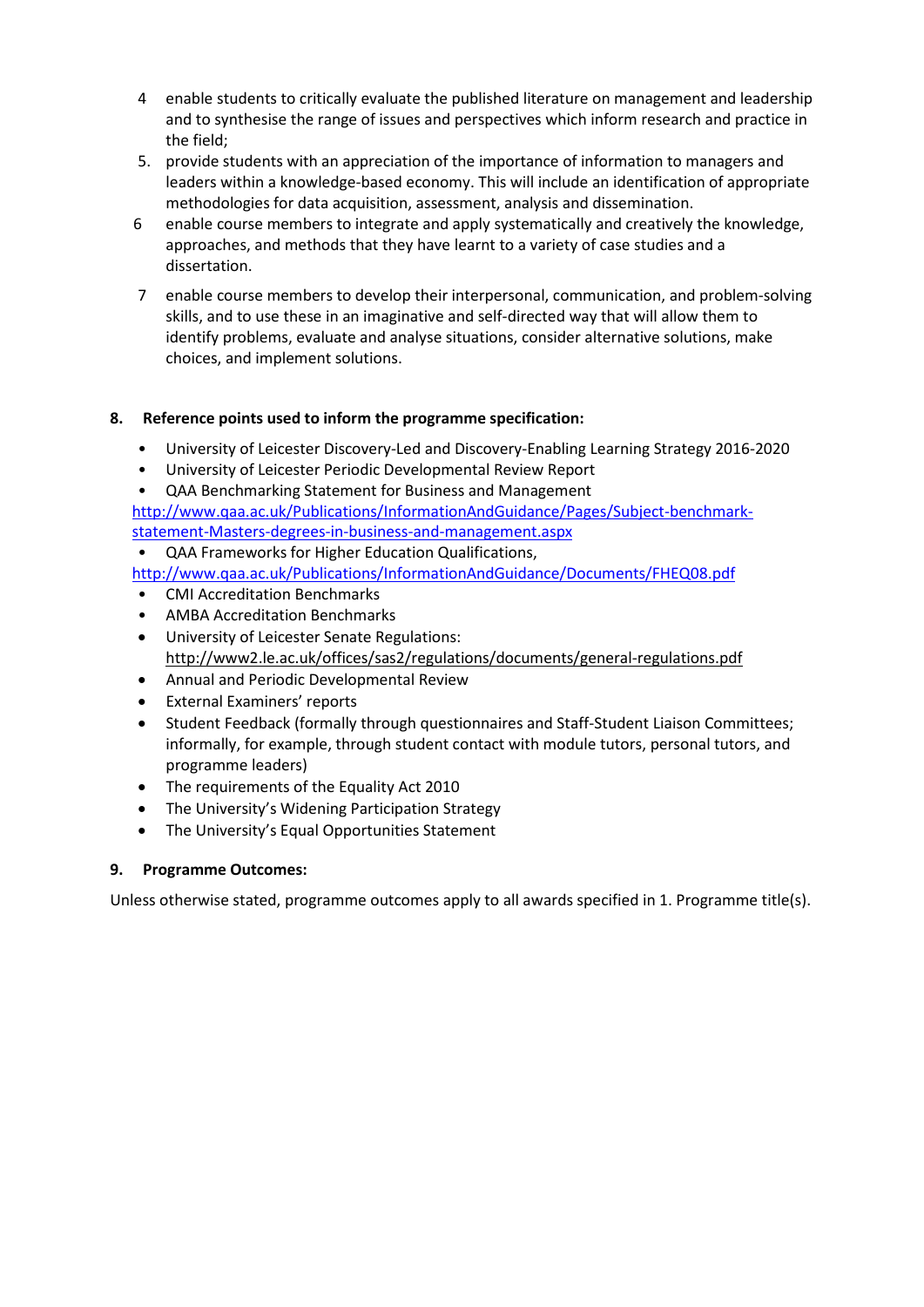| <b>Intended Learning</b><br><b>Outcomes</b>                                                                                                                                                   | <b>Teaching and Learning Methods</b>                                                                                                | <b>How Demonstrated?</b>                                                                                 |
|-----------------------------------------------------------------------------------------------------------------------------------------------------------------------------------------------|-------------------------------------------------------------------------------------------------------------------------------------|----------------------------------------------------------------------------------------------------------|
| (a) Discipline specific knowledge and competencies                                                                                                                                            |                                                                                                                                     |                                                                                                          |
|                                                                                                                                                                                               | Knowledge                                                                                                                           |                                                                                                          |
| <b>Certificate</b>                                                                                                                                                                            | <b>Certificate</b>                                                                                                                  | <b>Certificate</b>                                                                                       |
| Knowledge of a core of<br>management subjects<br>including the business<br>environment, accounting,<br>finance, economics,<br>organisational behaviour,<br>and marketing.                     | Lectures, group discussion,<br>directed reading and exercises,<br>private study, assignment<br>feedback: formative and<br>summative | Essays (individual), group<br>discussions, examinations, case<br>study exercises.                        |
| <b>Diploma</b><br>In addition to the core<br>knowledge outlined above,<br>knowledge of a broader<br>range of management and<br>leadership topics.                                             | Diploma<br>As above                                                                                                                 | <b>Diploma</b><br>As above                                                                               |
| <b>Masters</b><br>In addition to the above                                                                                                                                                    | <b>Masters</b>                                                                                                                      |                                                                                                          |
| knowledge of the research<br>methods used in<br>management research and<br>what constitutes a<br>methodology. Ability to<br>synthesise and integrate<br>knowledge across the core<br>subjects | In addition to the above, the<br>dissertation research process,<br>research methods training                                        | <b>Masters</b><br>In addition to the above the research<br>proposal, ethics approval and<br>dissertation |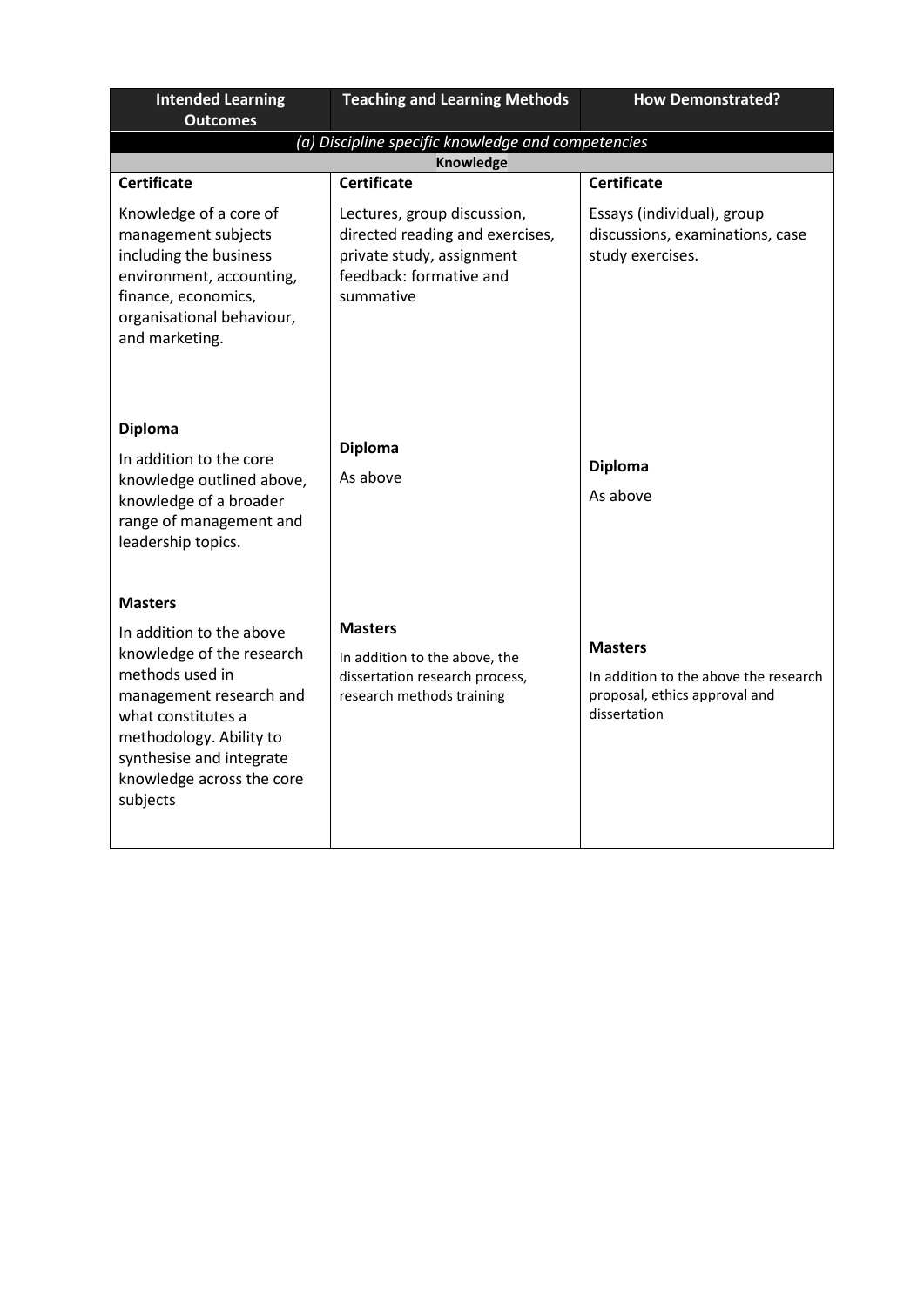| <b>Intended Learning</b><br><b>Outcomes</b>                                                                                                                                     | <b>Teaching and Learning Methods</b>                                                                                                | <b>How Demonstrated?</b>                                                           |  |
|---------------------------------------------------------------------------------------------------------------------------------------------------------------------------------|-------------------------------------------------------------------------------------------------------------------------------------|------------------------------------------------------------------------------------|--|
|                                                                                                                                                                                 | <b>Concepts</b>                                                                                                                     |                                                                                    |  |
| <b>Certificate and Diploma</b>                                                                                                                                                  | <b>Certificate and Diploma</b>                                                                                                      | <b>Certificate and Diploma</b>                                                     |  |
| Ability to explain the core<br>concepts of management as<br>they relate to marketing,<br>organisations, the business<br>context, and finance.                                   | Lectures, group discussion,<br>directed reading, assignment<br>feedback, private study.                                             | Essays (individual), group<br>discussions, examinations, case<br>study exercises.  |  |
| <b>Masters</b><br>In addition to the above,<br>ability to apply the above<br>theories to analyse case<br>studies within different<br>organisational and<br>leadership contexts. | <b>Masters</b><br>In addition to the above: the<br>dissertation supervision process<br>(group and 1-to-1), independent<br>research. | <b>Masters</b><br>In addition to the above, the<br>research proposal, dissertation |  |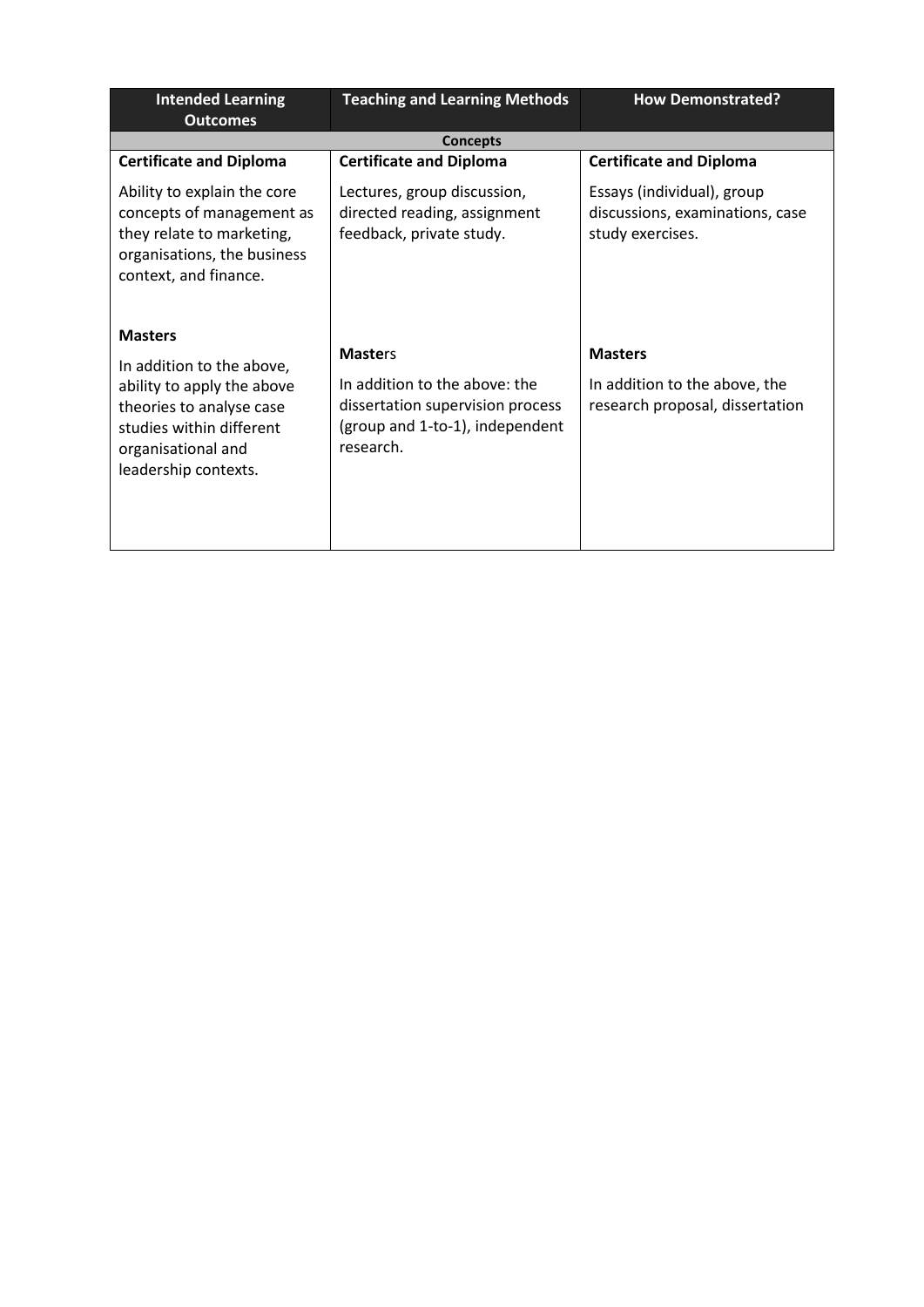| <b>Intended Learning</b><br><b>Outcomes</b>                                                                                                                                                                                                                                                                                                                                                                            | <b>Teaching and Learning Methods</b>                                                                                                                                                                                             | <b>How Demonstrated?</b>                                                           |
|------------------------------------------------------------------------------------------------------------------------------------------------------------------------------------------------------------------------------------------------------------------------------------------------------------------------------------------------------------------------------------------------------------------------|----------------------------------------------------------------------------------------------------------------------------------------------------------------------------------------------------------------------------------|------------------------------------------------------------------------------------|
|                                                                                                                                                                                                                                                                                                                                                                                                                        | <b>Techniques</b>                                                                                                                                                                                                                |                                                                                    |
| <b>Certificate and Diploma</b>                                                                                                                                                                                                                                                                                                                                                                                         | <b>Certificate and Diploma</b>                                                                                                                                                                                                   | <b>Certificate and Diploma</b>                                                     |
| Ability to: demonstrate<br>knowledge of key theories<br>and concepts; select relevant<br>material from academic<br>readings and demonstrate<br>familiarity with the<br>conventions of academic<br>writing and associated<br>referencing techniques;<br>undertake qualitative,<br>numerical and statistical<br>evaluation as a means to<br>analyse a management<br>problem.                                             | Independent research, lectures,<br>group discussion, directed<br>reading and exercises, self<br>directed private-study.<br>Assignment feedback, formative<br>and summative.                                                      | Essays (individual), group<br>discussions, examinations, case<br>study exercises   |
| <b>Masters</b><br>In addition to the above,<br>mastery of a<br>range of methodological<br>tools used to investigate<br>topics in management and<br>leadership. Ability to be able<br>to differentiate the<br>conditions when either<br>qualitative or quantitative<br>data analysis should be used<br>and/or be able to identify<br>the conditions under which it<br>is appropriate to combine<br>different techniques | <b>Masters</b><br>In addition to the above: the<br>dissertation supervision process<br>(group and 1 to 1), independent<br>research, lectures and seminars<br>designed to support the<br>preparation of the research<br>proposal. | <b>Masters</b><br>In addition to the above, the<br>research proposal, dissertation |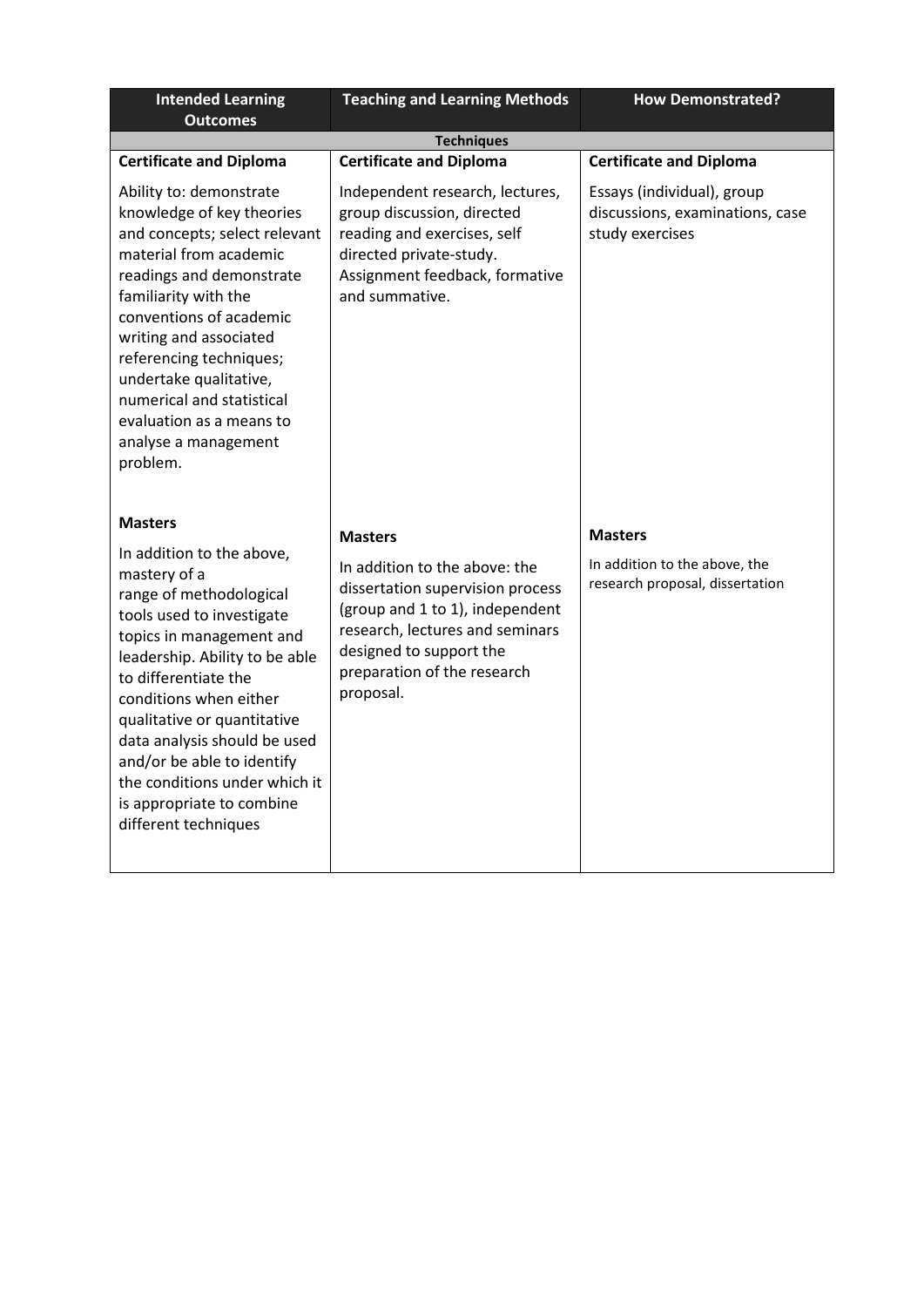| <b>Intended Learning</b><br><b>Outcomes</b>                                                                                                                                                                                       | <b>Teaching and Learning Methods</b>                                                                                                    | <b>How Demonstrated?</b>                                                                                                                         |  |
|-----------------------------------------------------------------------------------------------------------------------------------------------------------------------------------------------------------------------------------|-----------------------------------------------------------------------------------------------------------------------------------------|--------------------------------------------------------------------------------------------------------------------------------------------------|--|
| <b>Critical analysis</b>                                                                                                                                                                                                          |                                                                                                                                         |                                                                                                                                                  |  |
| <b>Certificate</b>                                                                                                                                                                                                                | <b>Certificate and Diploma</b>                                                                                                          | <b>Certificate and Diploma</b>                                                                                                                   |  |
| Ability to reflect critically on<br>both the academic discipline<br>of management and the<br>functions of management in<br>organizations in the<br>contemporary global<br>economy.                                                | Independent research, lectures,<br>group discussion, directed<br>reading and exercises.                                                 | Essays (individual), group<br>discussions, examinations, case<br>study exercises.                                                                |  |
| <b>Diploma</b>                                                                                                                                                                                                                    |                                                                                                                                         |                                                                                                                                                  |  |
| To be able to extend the<br>above to leadership issues as<br>well.                                                                                                                                                                |                                                                                                                                         |                                                                                                                                                  |  |
| <b>Masters</b>                                                                                                                                                                                                                    | <b>Masters</b>                                                                                                                          | <b>Masters</b>                                                                                                                                   |  |
| In addition to the above,<br>demonstrate understanding<br>of different cultural,<br>environmental and<br>organizational contexts and<br>to appreciate theory and<br>practice appropriate to these<br>contexts                     | In addition to the above the<br>presentation of a substantial<br>piece of research culminating in<br>the dissertation document          | In addition to the above, the<br>dissertation                                                                                                    |  |
|                                                                                                                                                                                                                                   | <b>Presentation</b>                                                                                                                     |                                                                                                                                                  |  |
| <b>Certificate and Diploma</b><br>Ability to differentiate<br>between<br>relevant and non-relevant<br>material; to write up<br>and deliver written work to a<br>professional standard.                                            | <b>Certificate and Diploma</b><br>Lectures, group discussion,<br>directed reading and exercises                                         | <b>Certificate and Diploma</b><br>Essays (individual), group<br>discussions, computer based<br>exercises, examinations, case<br>study exercises. |  |
| <b>Masters</b><br>In addition to the above,<br>ability to organize research<br>material in<br>a manner appropriate to the<br>medium that is to be<br>assessed (i.e. professional<br>report, research proposal or<br>dissertation) | <b>Masters</b><br>In addition to the above the<br>presentation of a substantial<br>piece of research culminating in<br>the dissertation | <b>Masters</b><br>In addition to the above, the<br>dissertation.                                                                                 |  |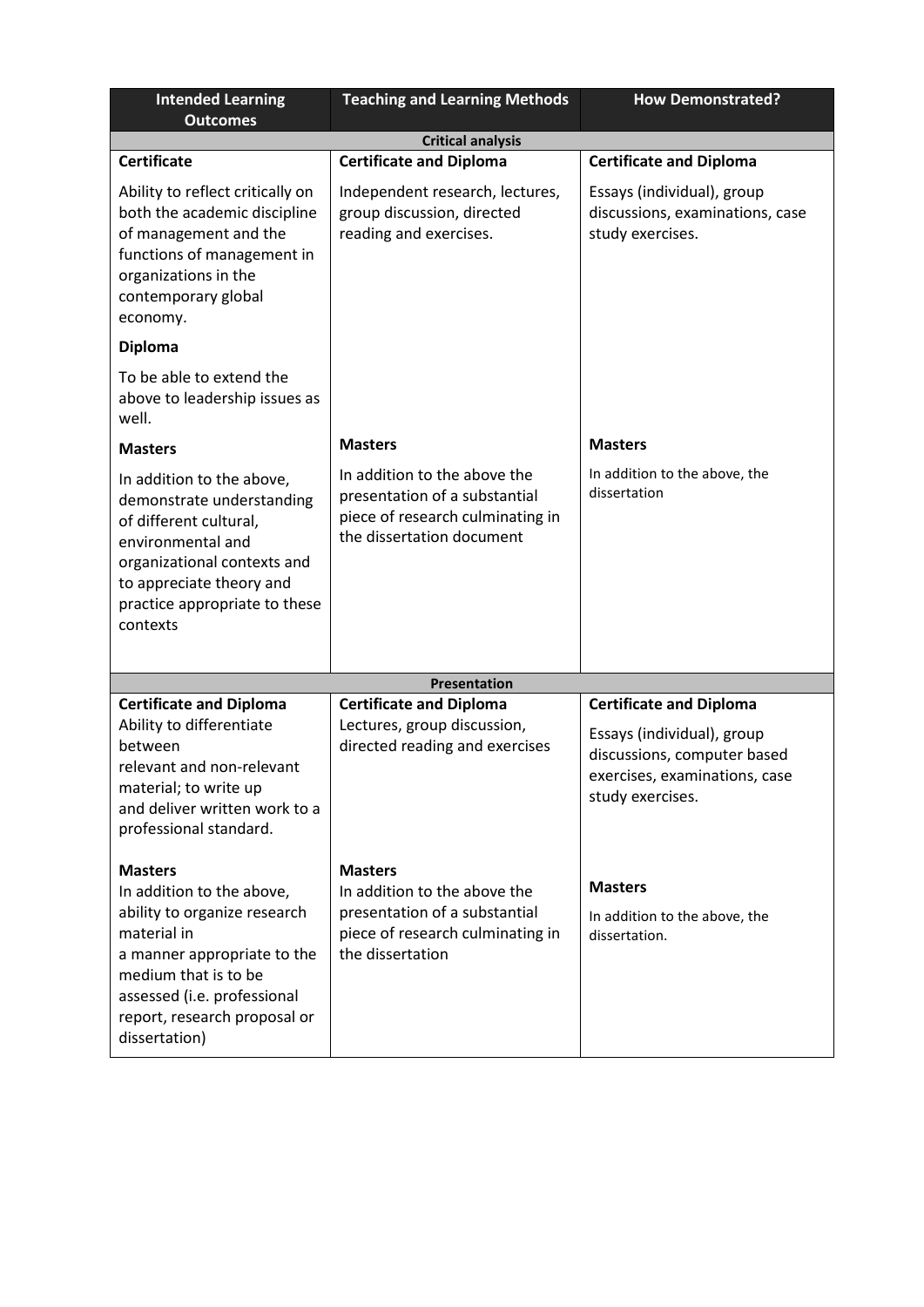| <b>Intended Learning</b><br><b>Outcomes</b>                                                                                                                                                                                                                                                                                                                                                                                                             | <b>Teaching and Learning Methods</b>                                                                                               | <b>How Demonstrated?</b>                                                                                      |
|---------------------------------------------------------------------------------------------------------------------------------------------------------------------------------------------------------------------------------------------------------------------------------------------------------------------------------------------------------------------------------------------------------------------------------------------------------|------------------------------------------------------------------------------------------------------------------------------------|---------------------------------------------------------------------------------------------------------------|
| <b>Appraisal of evidence</b>                                                                                                                                                                                                                                                                                                                                                                                                                            |                                                                                                                                    |                                                                                                               |
| <b>Certificate and Diploma</b>                                                                                                                                                                                                                                                                                                                                                                                                                          | <b>Certificate and Diploma</b>                                                                                                     | <b>Certificate and Diploma</b>                                                                                |
| Ability to locate, organise<br>and assess data, analyse<br>complex ideas and<br>understand and criticise<br>different arguments.                                                                                                                                                                                                                                                                                                                        | Independent research, lectures,<br>group discussion, directed<br>reading and exercises.                                            | Essays (individual), group<br>discussions, computer based<br>exercises, examinations, case<br>study exercises |
| <b>Masters</b>                                                                                                                                                                                                                                                                                                                                                                                                                                          | <b>Masters</b>                                                                                                                     | <b>Masters</b>                                                                                                |
| In addition to the above, the<br>ability to mount and sustain<br>an independent level of<br>inquiry at an advanced level                                                                                                                                                                                                                                                                                                                                | Dissertation research                                                                                                              | Dissertation                                                                                                  |
|                                                                                                                                                                                                                                                                                                                                                                                                                                                         | (b) Transferable skills<br><b>Research skills</b>                                                                                  |                                                                                                               |
| <b>Certificate and Diploma</b>                                                                                                                                                                                                                                                                                                                                                                                                                          | <b>Certificate and Diploma</b>                                                                                                     | <b>Certificate and Diploma</b>                                                                                |
| Ability to demonstrate<br>intellectual independence,<br>through identifying a<br>credible research project,<br>drawing up a realistic time-<br>table, reflecting on and<br>'writing up' results.                                                                                                                                                                                                                                                        | Research methodology module,<br>supervision, independent<br>research and group work.                                               | Essay assignments (formative and<br>summative), examinations                                                  |
| <b>Masters</b><br>In addition to the above,<br>ability to plan research<br>projects based on focused<br>research questions, conduct<br>significant background<br>research and literature<br>surveys, collect and analyse<br>data which is relevant to<br>research questions, report<br>on findings demonstrating an<br>ability to critique the data<br>from competing viewpoints,<br>construct an informed<br>critical argument at an<br>advanced level | <b>Masters</b><br>In addition to the above: the<br>dissertation supervision process<br>(group and 1-to-1), independent<br>research | <b>Masters</b><br>In addition to the above the<br>research proposal, dissertation                             |
|                                                                                                                                                                                                                                                                                                                                                                                                                                                         |                                                                                                                                    |                                                                                                               |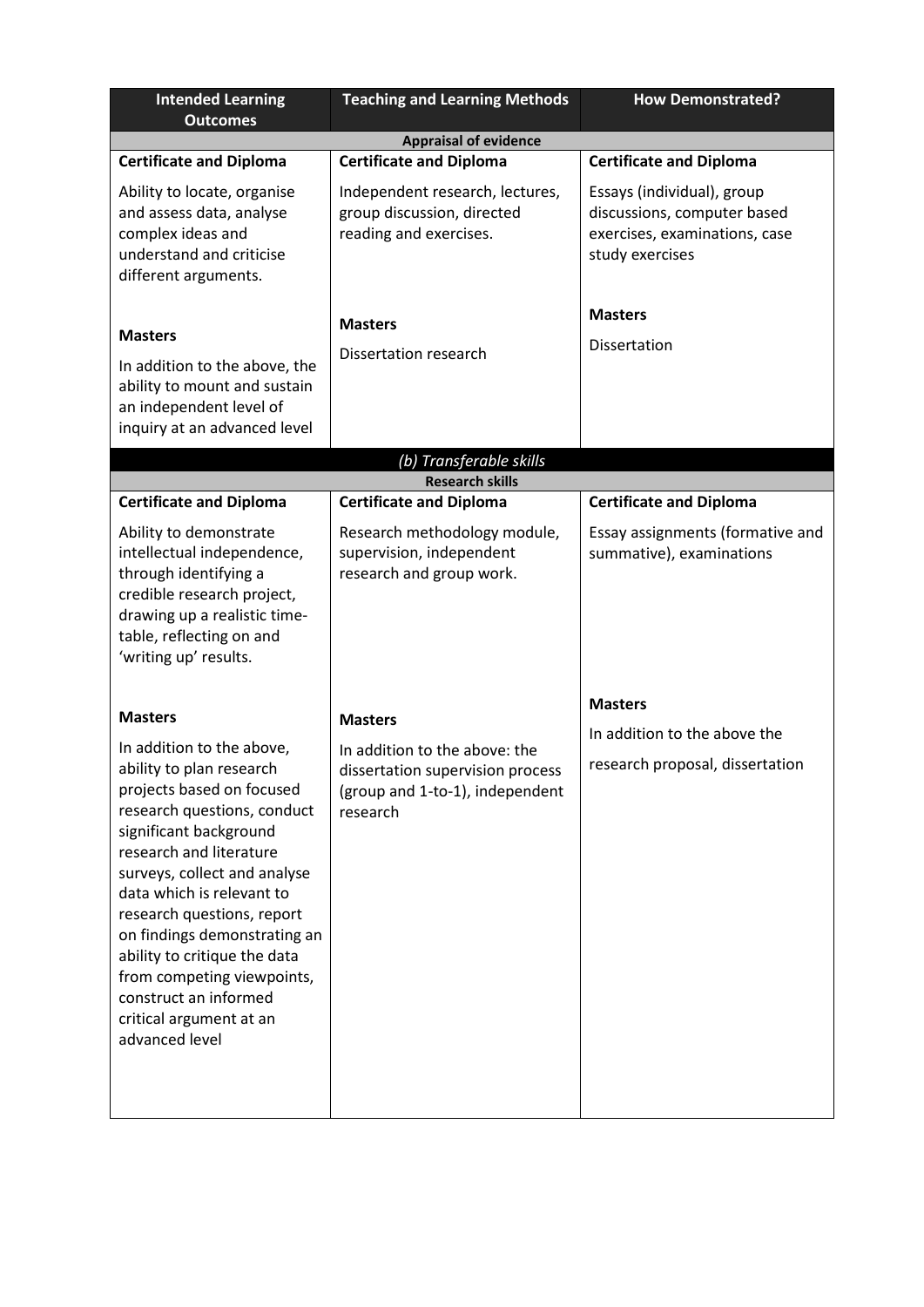| Group exercises, contributions to<br>discussions, and assignments.<br>Summative group essay and |
|-------------------------------------------------------------------------------------------------|
|                                                                                                 |
|                                                                                                 |
|                                                                                                 |
| In addition to the above the<br>research proposal, dissertation                                 |
|                                                                                                 |
|                                                                                                 |
|                                                                                                 |
|                                                                                                 |
| In addition to the above the                                                                    |
|                                                                                                 |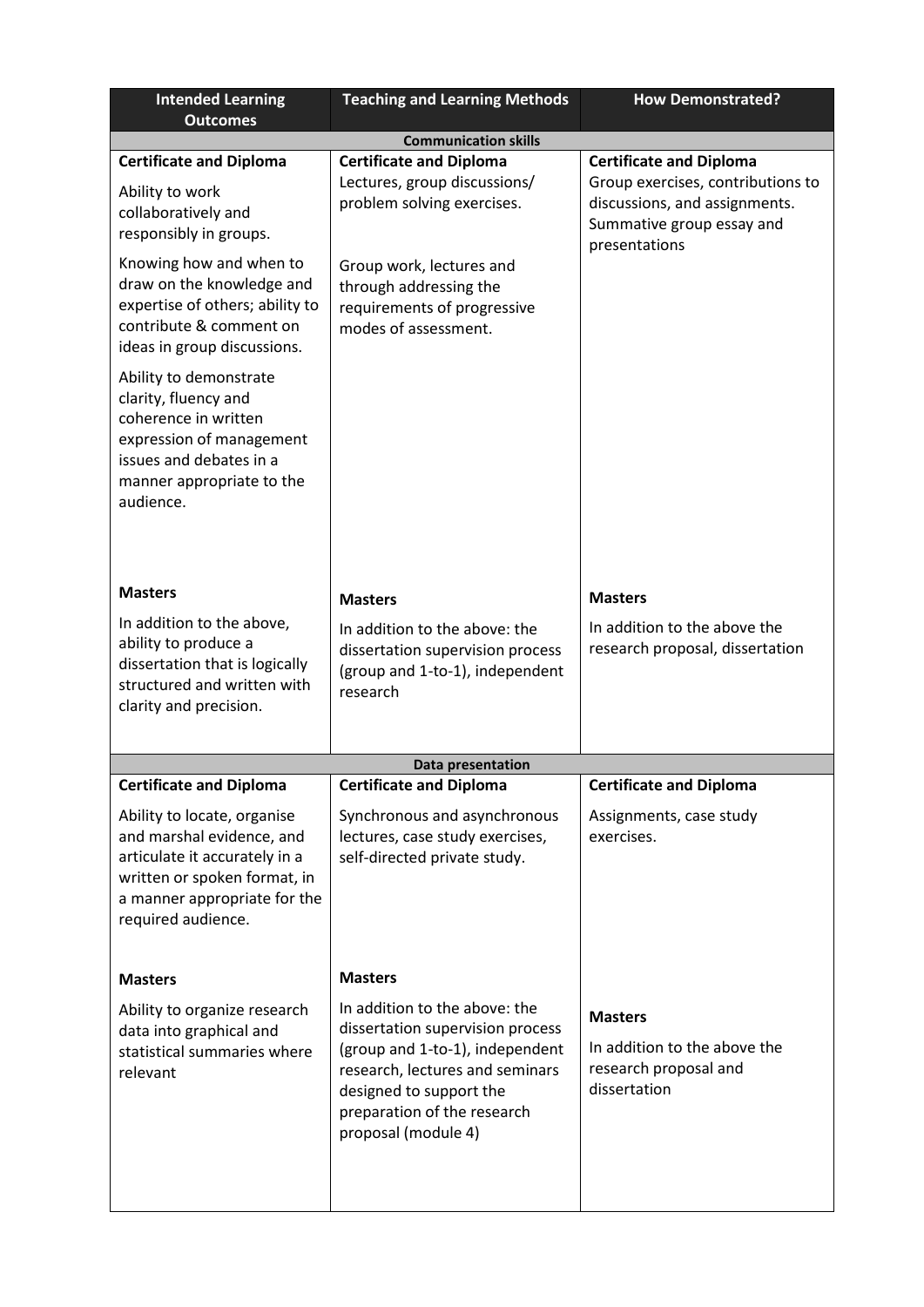| <b>Intended Learning</b>                                                                                                                | <b>Teaching and Learning Methods</b>                                                                                                                                                                          | <b>How Demonstrated?</b>                                                                            |
|-----------------------------------------------------------------------------------------------------------------------------------------|---------------------------------------------------------------------------------------------------------------------------------------------------------------------------------------------------------------|-----------------------------------------------------------------------------------------------------|
| <b>Outcomes</b>                                                                                                                         |                                                                                                                                                                                                               |                                                                                                     |
| <b>Information technology</b>                                                                                                           |                                                                                                                                                                                                               |                                                                                                     |
| <b>Certificate and Diploma</b>                                                                                                          | <b>Certificate and Diploma</b>                                                                                                                                                                                | <b>Certificate and Diploma</b>                                                                      |
| Ability to construct and<br>present quantitative and<br>qualitative data clearly,<br>effectively using IT sources<br>where appropriate. | Lectures and seminars, self-<br>directed private study                                                                                                                                                        | Essay assignments, examinations                                                                     |
| <b>Masters</b>                                                                                                                          | <b>Masters</b>                                                                                                                                                                                                | <b>Masters</b>                                                                                      |
| In addition to the above,<br>ability to use, if necessary,<br>data analysis software that is<br>relevant to a dissertation              | In addition to the above: the<br>dissertation supervision process<br>(group and 1-to-1), independent<br>research, lectures and seminars<br>designed to support the<br>preparation of the research<br>proposal | In addition to the above the<br>research proposal and<br>dissertation                               |
|                                                                                                                                         | <b>Problem solving</b>                                                                                                                                                                                        |                                                                                                     |
| Certificate, Diploma and                                                                                                                | <b>Certificate and Diploma</b>                                                                                                                                                                                | <b>Certificate and Diploma</b>                                                                      |
| <b>Masters</b><br>Ability to refine problems                                                                                            | Research methods classes and<br>independent research                                                                                                                                                          | Essays and examinations                                                                             |
| into researchable<br>questions.                                                                                                         | In addition to the above: the<br>dissertation supervision process<br>(group and 1 to 1)                                                                                                                       |                                                                                                     |
| Ability to identify and locate                                                                                                          |                                                                                                                                                                                                               | <b>Masters</b>                                                                                      |
| relevant data and source<br>material.<br>Ability to use material to<br>address problem and come<br>up with answers or solutions.        |                                                                                                                                                                                                               | In addition to the above,<br>independent research,<br>particularly that leading to<br>dissertation. |
|                                                                                                                                         |                                                                                                                                                                                                               |                                                                                                     |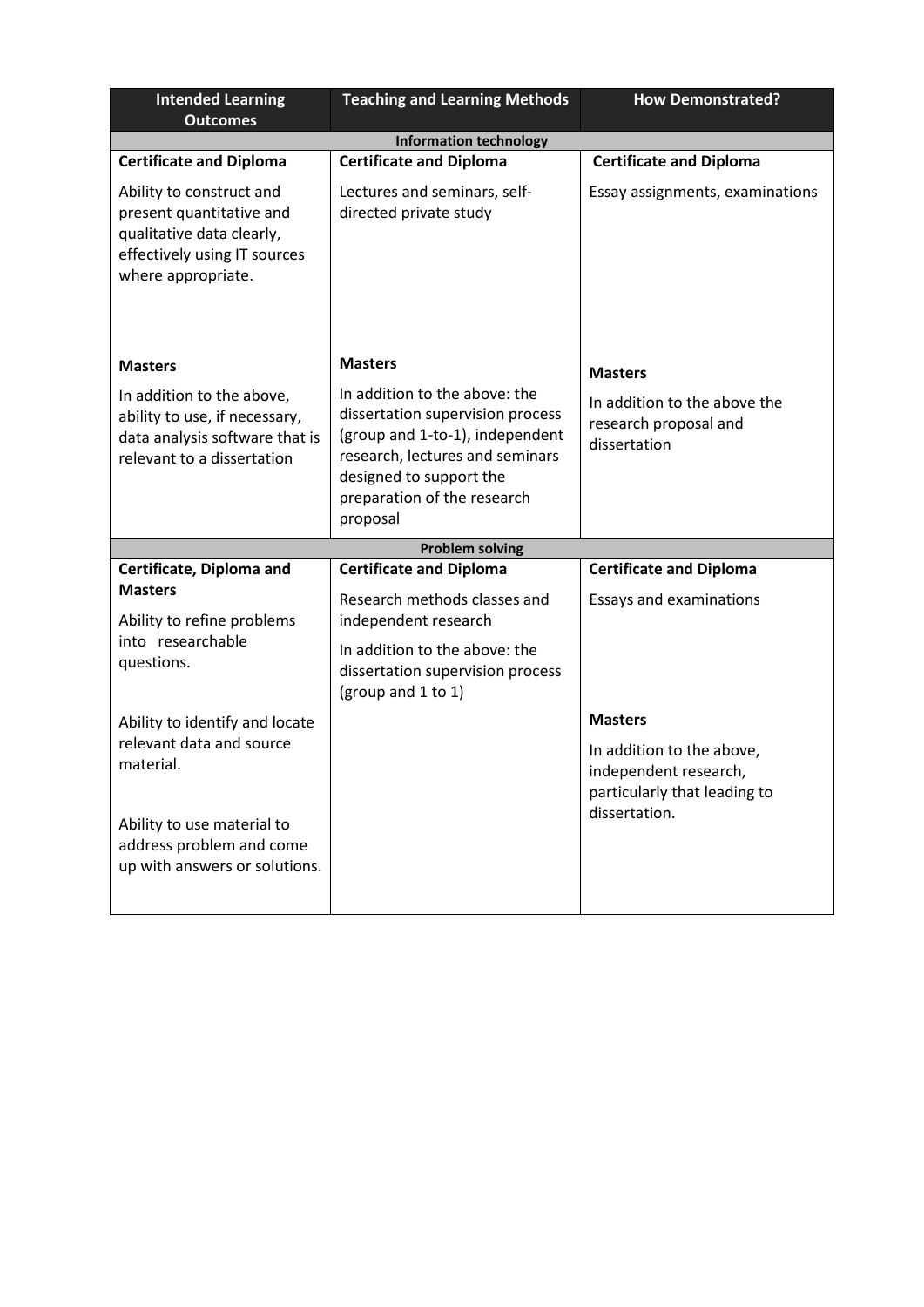| <b>Intended Learning</b><br><b>Outcomes</b>                                                                                                                                    | <b>Teaching and Learning Methods</b><br><b>How Demonstrated?</b>                                                                                                                                                                      |                                                                                                       |  |
|--------------------------------------------------------------------------------------------------------------------------------------------------------------------------------|---------------------------------------------------------------------------------------------------------------------------------------------------------------------------------------------------------------------------------------|-------------------------------------------------------------------------------------------------------|--|
| <b>Working relationships</b>                                                                                                                                                   |                                                                                                                                                                                                                                       |                                                                                                       |  |
| <b>Certificate and Diploma</b>                                                                                                                                                 | <b>Certificate and Diploma</b>                                                                                                                                                                                                        | <b>Certificate and Diploma</b>                                                                        |  |
| Ability to work<br>collaboratively and<br>responsibly in groups.                                                                                                               | Group work, seminars and<br>lectures.                                                                                                                                                                                                 | Group discussions, group<br>exercises, and group assessment                                           |  |
| <b>Masters</b>                                                                                                                                                                 | <b>Masters</b>                                                                                                                                                                                                                        | <b>Masters</b>                                                                                        |  |
| In addition to the above,<br>knowing how and when to<br>draw on the knowledge and<br>expertise of others; ability to<br>contribute & comment on<br>ideas in group discussions. | In addition to the above: the<br>establishment of a working<br>relationship with the dissertation<br>supervisor (or the resolution of<br>any problems through<br>consultation with the Personal<br>Tutor and the Programme<br>Leader) | In addition to the above; the<br>dissertation                                                         |  |
|                                                                                                                                                                                | <b>Managing learning</b>                                                                                                                                                                                                              |                                                                                                       |  |
| <b>Certificate and Diploma</b>                                                                                                                                                 | <b>Certificate and Diploma</b>                                                                                                                                                                                                        | <b>Certificate and Diploma</b>                                                                        |  |
| Ability to plan and construct<br>responses to a brief, drawing<br>upon a range of appropriate<br>sources.                                                                      | Independent research, lectures,<br>and group-work, directed<br>reading and exercises                                                                                                                                                  | Assignment<br>essays<br>and<br>examinations.                                                          |  |
| Ability to reflect upon<br>behaviour and skills with a<br>view to personal and<br>professional development.                                                                    | Directed reading, lectures, group<br>discussions and peer to peer<br>feedback, problem solving<br>sessions                                                                                                                            | Group and individual exercises,<br>discussion within forums,<br>assignments, case study<br>exercises. |  |
|                                                                                                                                                                                | <b>Masters</b>                                                                                                                                                                                                                        |                                                                                                       |  |
| <b>Masters</b>                                                                                                                                                                 | In addition to the above: the                                                                                                                                                                                                         | <b>Masters</b>                                                                                        |  |
| In addition to the above:<br>ability to identify a credible<br>research project; construct a<br>feasible research timetable;<br>carry out independent<br>research              | dissertation supervision process<br>(group and 1-to-1),                                                                                                                                                                               | Research Proposal; Dissertation                                                                       |  |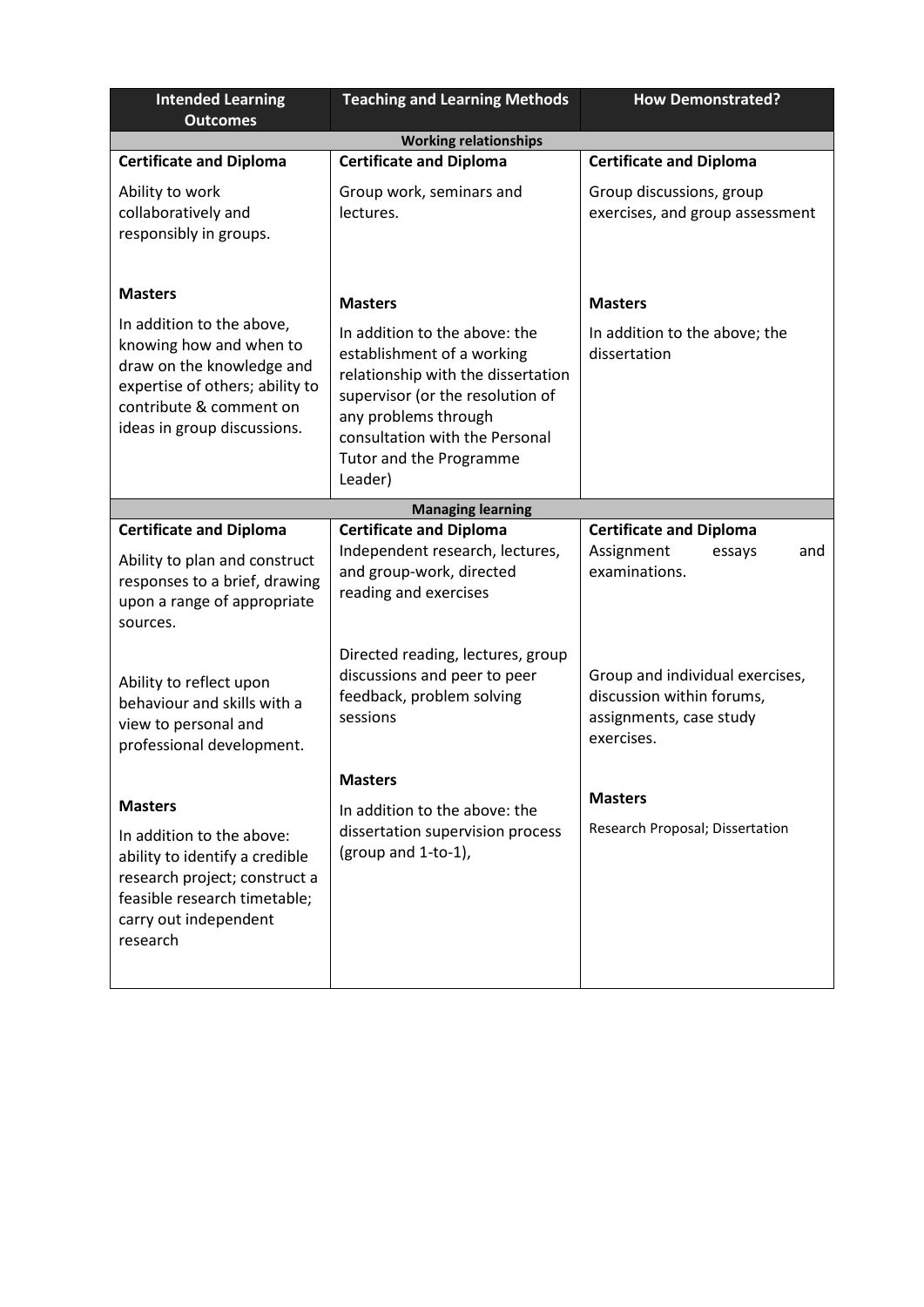| <b>Intended Learning</b><br><b>Outcomes</b>                                                                                                                    | <b>Teaching and Learning Methods</b>                                                                                              | <b>How Demonstrated?</b>                                                                              |
|----------------------------------------------------------------------------------------------------------------------------------------------------------------|-----------------------------------------------------------------------------------------------------------------------------------|-------------------------------------------------------------------------------------------------------|
|                                                                                                                                                                | Career management                                                                                                                 |                                                                                                       |
| <b>Certificate and Diploma</b>                                                                                                                                 | <b>Certificate and Diploma</b>                                                                                                    | <b>Certificate and Diploma</b>                                                                        |
| Ability to reflect on<br>motivation, strengths,<br>interests and skills with a<br>view to personal and<br>professional development.                            | Directed reading, lectures, group<br>discussions and peer to peer<br>feedback, problem solving<br>sessions, independent research. | Group and individual exercises,<br>discussion within forums,<br>assignments, case study<br>exercises. |
| <b>Masters</b><br>In addition to the above, if<br>appropriate, ability to research<br>an area which may be relevant<br>to the student's career<br>preferences. | <b>Masters</b><br>In addition to the above; the<br>dissertation supervision process                                               | <b>Masters</b><br><b>Dissertation</b>                                                                 |

## **10. Special features**

This programme features a 30 credit dissertation rather than the more traditional 60 credits. This will better align students' learning, skills and goals with those provided on the programme. A typical 30 credit dissertation might involve a student writing a management report or undertaking a desk-based research project. This type of dissertation would be well aligned with a typical task a graduate may have to perform in employment. At the same time it would allow the application of skills learnt during their course (potentially from any and all modules) in a focussed project. The dissertation would involve independent research along with analysis, critical thinking and the application of techniques.

The table below gives details of how we expect the skills involved in a dissertation to be assessed under the 30 dissertation format (listed below as Dissertation) and other modules which further develop these skills.

| Skill                                                      | Courses                                                                                                                                         |
|------------------------------------------------------------|-------------------------------------------------------------------------------------------------------------------------------------------------|
| Literature review                                          | Dissertation, Management in Practice, Research<br><b>Methods for Managers</b>                                                                   |
| Define appropriate research questions                      | <b>Dissertation</b>                                                                                                                             |
| Identify the steps necessary to answer<br>questions        | Dissertation, Accounting and Finance for Managers                                                                                               |
| Develop research skills                                    | Dissertation, Management in Practice, Research<br>Methods for Managers, International Business,<br>Strategic Management, Leadership in Practice |
| Select and apply appropriate analytical<br>techniques      | Dissertation, Business Economics, Accounting and<br>Finance for Managers, Strategic Management,<br>Leadership in Practice                       |
| Evaluate work and identify possible<br><i>improvements</i> | Dissertation, Marketing Management, International<br>Business, Strategic Management, Organisational<br>Behaviour                                |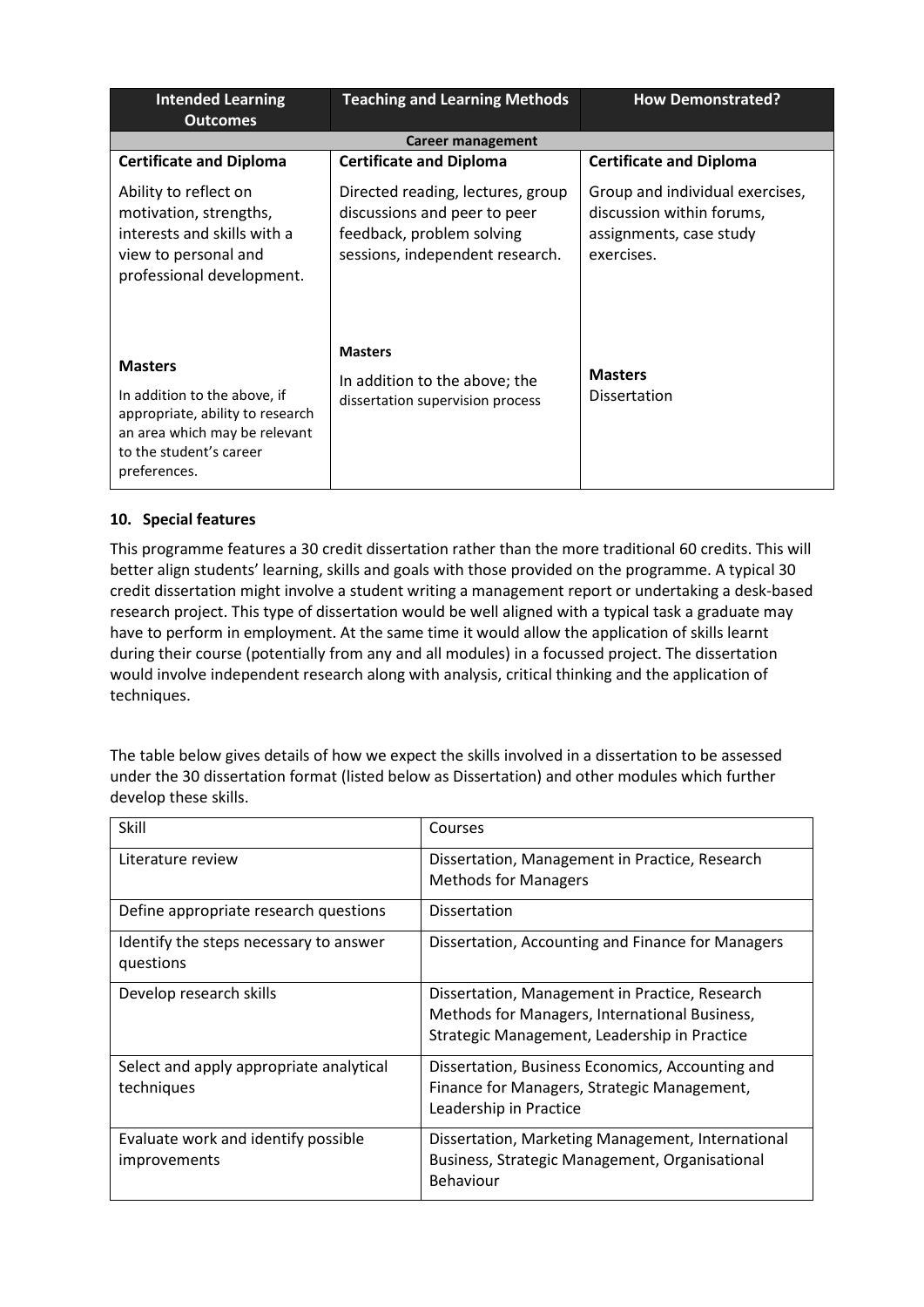| Present results concisely and<br>appropriately                 | Dissertation, Accounting and Finance for Managers                                                                                           |
|----------------------------------------------------------------|---------------------------------------------------------------------------------------------------------------------------------------------|
| Structure and develop arguments                                | Dissertation, Organisational Behaviour, Business<br>Economics, International Business, Management in<br>Practice, Foundations of Leadership |
| Write a formal document (including<br>appropriate referencing) | Dissertation, Management in Practice, Research<br><b>Methods for Managers</b>                                                               |

The dissertation will enhance our graduates in the key areas set out by the QAA whilst permitting a wider range of assessments, multiple projects, and more focused. Further it will make our students more attractive to employers.

## **11. Indicators of programme quality**

Academic quality will be maintained by adhering to School practice and University regulations. Programmes are carefully planned and reviewed internally on a yearly basis through the ADR mechanism. External examiners of programme content and marking will provide external validation and comparison to programmes offered by competitors. Coordination and alignment between the programme teaching team and professional services ensures a consistent and high quality academic experience for the students.

#### **12. Scheme of Assessment:**

As defined i[n Senate Regulation 6:](http://www.le.ac.uk/senate-regulation6) Regulations governing taught postgraduate programmes of study.

## **13. Progression points**

As defined i[n Senate Regulation 6:](http://www.le.ac.uk/senate-regulation6) Regulations governing taught postgraduate programmes of study.

In cases where a student has failed to meet a requirement to progress he or she will be required to withdraw from the course and a recommendation will be made to the Board of Examiners for an intermediate award where appropriate.

#### **14. Rules relating to re-sits or re-submissions:**

As defined i[n Senate Regulation 6:](http://www.le.ac.uk/senate-regulation6) Regulations governing taught postgraduate programmes of study.

#### **15. External Examiners reports**

**16. Additional features** (e.g. timetable for admissions)

#### **Apendix 1: Programme structure** (programme regulations)

#### **Updates to the programme**

| Academic year<br>affected | <b>Module Code(s)</b> | Update |
|---------------------------|-----------------------|--------|
|                           |                       |        |
|                           |                       |        |
|                           |                       |        |